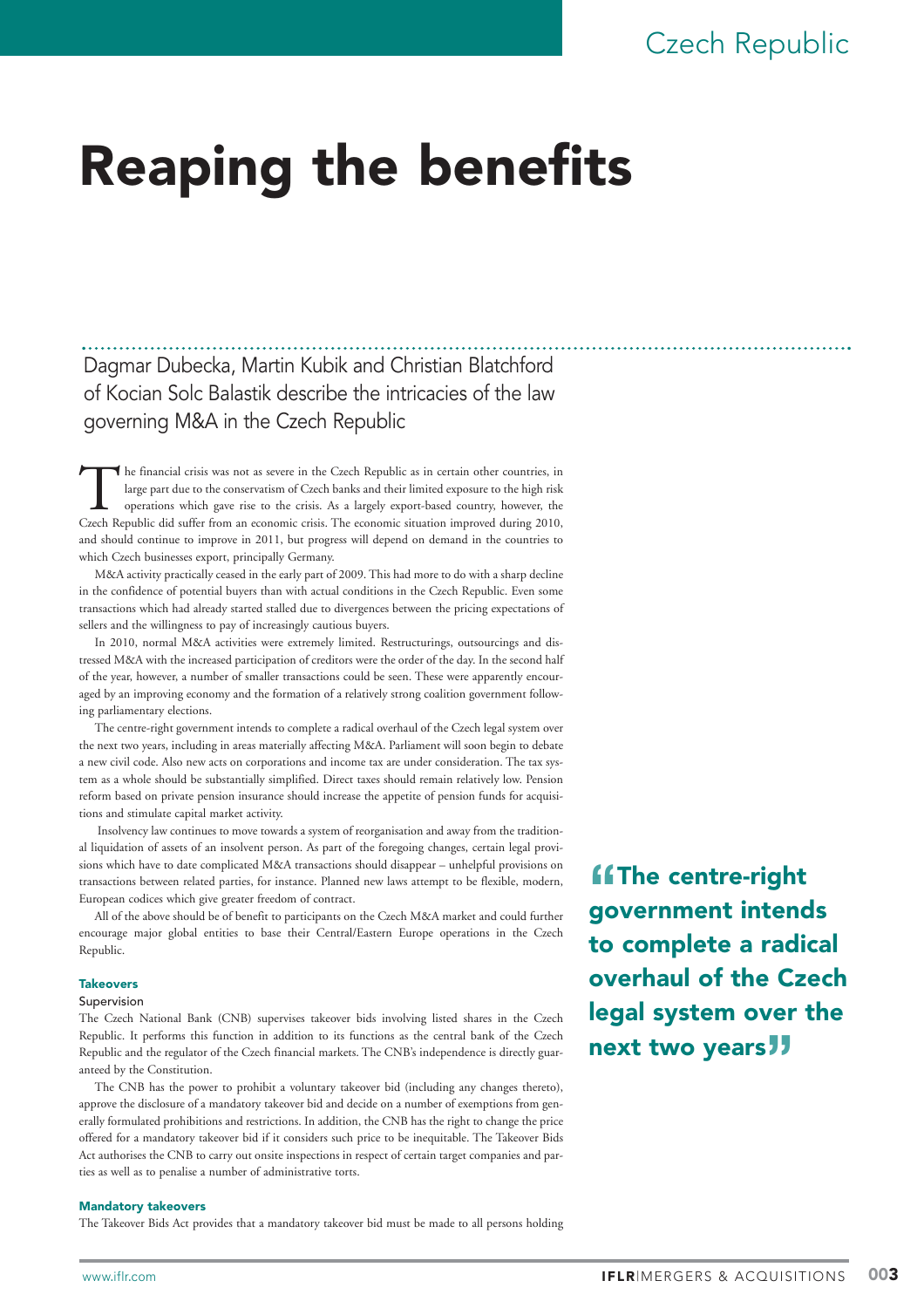listed shares in a target company by any person (or group of connected persons) who achieves control over such listed target company through at least 30% of voting rights in the same.

The voting rights under the above-mentioned threshold include not only those arising out of a direct holding of shares but also those over which the obliged person is able to exert influence based on his contractual or corporate relationship with the relevant direct shareholder. Conversely, there exist specific limitations of, or exemptions from, the obligation to make a takeover bid, such as in relation to the acquisition of shares by a stock broker not exercising relevant voting rights or the transfer of shares between connected persons or within corporate groups.

Czech law provides for two methods by which a person holding more than 90% of shares or ownership interests in a (listed or unlisted) target company can exclude the minority shareholders or members, always for duly documented and equitable consideration which may be examined by the courts.

The first method, which may only be used in relation to a joint-stock company, is a squeeze-out. This method is applicable without regard to the nature of the majority shareholder. First, the general meeting of the target company, at the request of and supported by the votes of the majority shareholder, resolves on the transfer to the majority shareholder of all other shares and other securities representing the right to participate in voting or in the registered capital of the target company or to obtain any such participation.

This resolution of the general meeting must be registered in the Commercial Register and the registration of the resolution must be published in the Commercial Gazette. The transfer of the relevant shares and other securities occurs automatically one month following the publication in the Gazette. The squeeze-out of listed shareholders must be approved by the Czech National Bank before the making of the relevant resolution at the target company's general meeting.

The second method is known as the transfer of the assets and liabilities of a target company to its majority member and is a form of merger (and so a method which may be used in respect of any target company). The majority member must be a natural or legal person involved in business activities. This method involves the disappearance of the target company and its replacement by the majority member as the general legal successor of

**"The Czech" Commercial** Code provides that rights to damages cannot be waived before the breach of the obligation which gives rise to such damages; this provision is mandatory and cannot be contracted out of by the parties**"**

the same, to whom all of the rights and obligations of the target company apply (unless otherwise provided for by law). Minority members do not gain an ownership interest or shares in the majority member, but rather cash compensation.

A mandatory takeover bid may not be subject to any conditions nor to a maximum or minimum threshold of shares for an obliged person to purchase. Such a takeover bid may not be revoked and may be changed only to the benefit of the offerees.

A voluntary takeover bid is not subject to the abovementioned restrictions and it is therefore possible to apply a threshold of shares and/or to impose objective conditions. A voluntary takeover bid may be changed so as to provide for more beneficial consideration for the offeree and otherwise changed or revoked, provided, in particular, that such a change or revocation was contemplated in such bid.

## Intricacies of the local regime

M&A transactions in the Czech Republic are mostly governed by Czech law, irrespective of whether the seller and buyer are Czech entities. The sale and purchase of the enterprise of a Czech entity (or its part) are prescribed under Czech law in a way which excludes the application of a different governing law. This does not, however, apply to pure asset deals. English law is used exceptionally on Czech M&A transactions. German law and the law of the State of New York can be seen, but extremely rarely.

Besides rigid and unsystematic provisions on relatedparty transactions, which are frequently discussed in the international professional media, there are certain unusual provisions of Czech law worth noting.

The Czech Commercial Code provides that rights to damages cannot be waived before the breach of the obligation which gives rise to such damages; this provision is mandatory and cannot be contracted out of by the parties. M&A market practice has developed as a result of this provision, pursuant to which a breach of a seller's warranty results not in damages for breach of contract but in a reduction to the purchase price for the shares due to a defect in such shares. Limiting liability in respect of defects is not problematic under Czech law.

The Supreme Court has, however, recently come to the view that a limitation of liability due to a breach of contract can, indeed, be valid if partial (that is, it is a limitation and not an outright exclusion) and if not unrea-



# About the author

Dagmar Dubecká's practice areas include mergers and acquisitions, corporate law, corporate restructuring, securities and capital markets and competition law. She has advised a number of international and domestic clients on acquisitions and disposals in the Czech and Slovak republics in sectors ranging from construction to beverages to energy, representing some of them in proceedings before the Czech Competition Authority. She recently led the team which advised a major mining group on the demerger, outsourcing and subsequent sale of its energy assets, including the execution of long-term contracts on the supply of energy and utilities.

Dubecká is a member of the International Bar Association and the Czech Bar Association (and has been a member of the latter's Disciplinary Board since 2002). She has authored numerous articles and also lectures on corporate law. She graduated from Charles University, Prague in 1994 and obtained a PhD in private business law in 2001.

## Contact information

Dagmar Dubecká Kocian Solc Balastik

Jungmannova 24, 11000 Prague Czech Republic

Tel: +420 224 103 316 Fax: +420 224 103 234 E-mail: ddubecka@ksb.cz Web: www.ksb.cz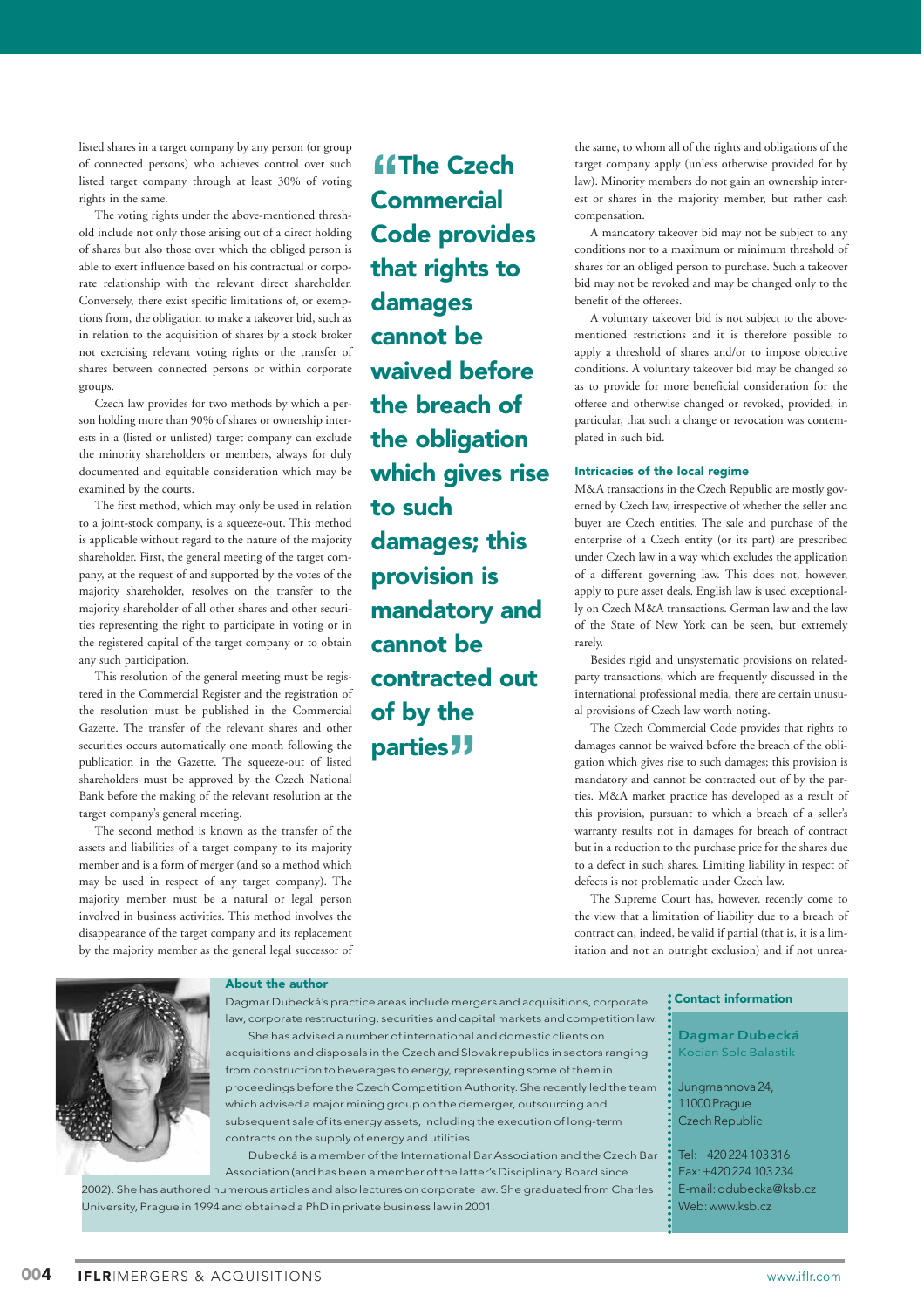# Czech Republic

sonable in the circumstances. It will be interesting to see whether this new position affects the way in which Czech law share purchase agreements (SPAs) are structured in future.

Czech law does not generally provide for the legal concept of indemnification, under which a buyer may recover, in respect of serious and/or unquantifiable risks affecting a target company and/or the shares in it, a broader scope of loss than would be available under a damages claim and also be freed from the need to prove or mitigate its loss. Czech law SPAs should provide instead for the payment of damages, suitably broadly defined in the contract, and/or contractual penalties in respect of such matters. The obligation on the buyer to mitigate its loss is, however, mandatory (and a buyer may not recover that portion of any loss which it failed to mitigate).

Similarly to some other civil law jurisdictions, Czech law can give rise to pre-contractual liability in circumstances where contractual negotiations between parties have reached a sufficiently advanced stage for one party to believe in good faith that the relevant contract will be entered into only for the other party to terminate negotiations without good reason (newly-discovered information concerning the transaction, for example).

#### Dispute resolution clauses

An SPA relating to a Czech M&A transaction will

often set out a dispute resolution clause providing for the resolution of disputes before a Czech or (in accordance with the Brussels I Regulation) foreign court or an appropriate forum of Czech or international arbitration.

Under the Czech Act on Arbitration Proceedings and the Execution of Arbitration Awards, an appeal against an arbitration award may be filed with another arbitration forum, provided that the relevant arbitration clause contemplated the same. In the absence of such an appeal, an arbitration award will be final and binding on the parties, subject to its stricking out by a court on certain limited grounds.

An SPA may also set out a binding contractual mechanism intended to escalate a dispute to appropriately senior persons or bodies of the contracting parties with a view to its early and amicable resolution.

#### Execution risks

The method of execution of an agreement, including an SPA, depends on the character of the contracting parties; a natural person will execute an agreement personally while a legal person will do so acting through its statutory bodies. Attorneys of fact may be duly appointed by the persons or statutory bodies referred to above to execute agreements. A person entered in the Commercial Register may also appoint a procurist (a special attorney) who

may also execute such agreements as long as they are made in connection with the principal's regular business operations.

An employee of a legal person can execute an agreement on behalf of such legal person provided that such execution falls within the scope of the duties of such an employee. A failure to conform to such formalities may render the relevant agreement invalid. Extreme caution should be exercised in the event that a person who is a statutory body of a company (or a member thereof) also acts as an attorney of fact, procurator or an employee of or for such company.

An SPA concerning the sale and purchase of an ownership interest in a limited liability company must be executed in writing and the signatures of its signatories must be notarised. Failing this the SPA will be invalid. An SPA concerning the sale and purchase of shares in a joint stock company does not, however, need to be executed in writing. In order for their transfer to be completed, bearer shares must be handed over and registered shares must be handed over and endorsed.

Corporate approvals of SPAs are generally required on the part of a corporate seller or buyer, and, if absent, personal liability can accrue to the person who executed the SPA if damage is caused to such corporate seller or buyer. The absence of such corporate approval does not, however, affect the validity of an SPA.



# About the author

Martin Kubík specialises in corporate law, corporate restructuring, mergers and acquisitions, securities and capital markets and data protection.

He regularly advises a group owned by private equity investors on various aspects of corporate law, including on founding documents, internal rules, agreements concluded between companies and statutory body members, the powers of statutory bodies, directors' liability and on corporate group agreements. Kubík also regularly advises an integrated telecoms operator in the Czech Republic on corporate governance, the drafting of and ongoing amendments to corporate documents and on the establishment of corporate and contractual principles for the functioning of the company's bodies, including mutual relations between corporate bodies.

Kubík is a member of the Czech Bar Association and the Czech Construction Law Society. He graduated from Charles University, Prague in 1999 having already obtained a degree in economics from the University of Economics, Prague in 1997.

## Contact information

Martin Kubík Kocian Solc Balastik

Jungmannova 24, 11000 Prague Czech Republic

Tel: +420 224 103 316 Fax: +420 224 103 234 E-mail: mkubik@ksb.cz Web: www.ksb.cz



# About the author

Christian Blatchford specialises in mergers and acquisitions, commercial law, projects (including PPP) and public procurement.

In the area of M&A he has recently advised on the disposals of a convenience food manufacturer, an internet service provider, an engineering company focused on mining activities and a company supplying energy and utilities. He also advised on the recent acquisition of the Czech Mint by a private investor. Blatchford's projects work has focussed on early PPP projects in the Czech and Slovak republics, including the Prague Central Military Hospital and the R1 expressway.

He is an English-qualified solicitor and a member of the Law Society of England and Wales and the Czech Bar Association. He regularly publishes and lectures on the subjects of PPP and public procurement. He obtained a degree in philosophy from the University of Manchester in 1995 and studied law at the College of Law, Guildford.

# Contact information

Christian Blatchford Kocian Solc Balastik

Jungmannova 24, 11000 Prague Czech Republic

Tel: +420 224 103 316 Fax: +420 224 103 234 E-mail: cblatchford@ksb.cz Web: www.ksb.cz